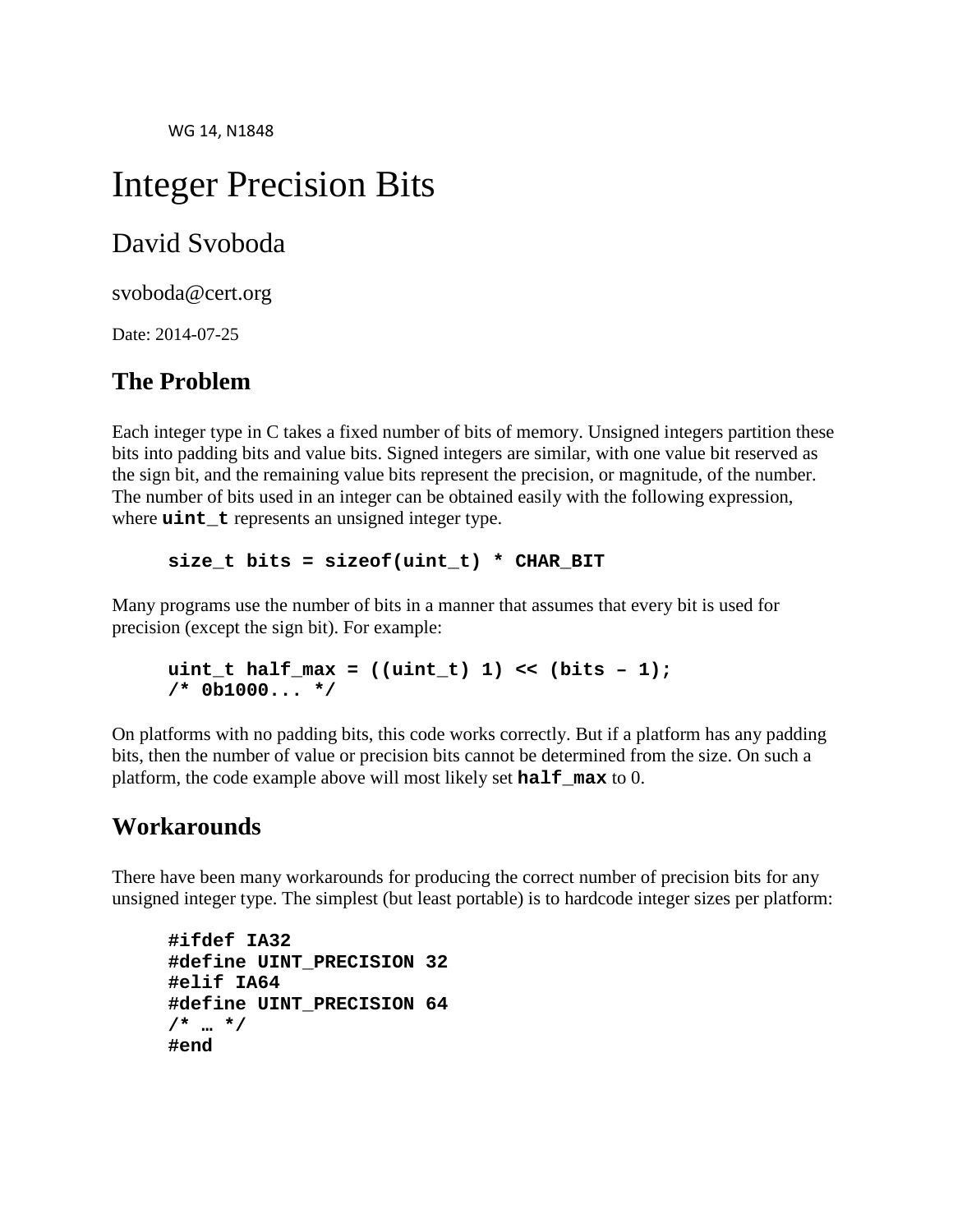One common option makes use of a **popcount()** function, which takes an integer and counts the number of set bits. Some platforms provide an assembly-code instruction to accomplish this; here is a sample C implementation of this function:

```
size_t popcount(uintmax_t num) {
  size_t precision = 0;
 while (num != 0) {
    if (num % 2 == 1) {
      precision++;
    }
   num >>= 1;
  }
 return precision;
}
```
Applying this function to the maximum unsigned integer yields the number of precision bits of that integer type:

**#define UINT\_PRECISION popcount((unsigned int) -1)**

This solution is portable. However the precision bits are not available at compile time. Consequently, useful static assertions are impossible:

```
static_assert( UINT_PRECISION >= 64)
```
# **Solution**

We propose amending the standard with macros that indicate the number of precision bits for the standard unsigned integer types. Precision bits for the signed integer types can be derived by subtracting 1 from the precision bits for the corresponding unsigned integer type.

# **Proposed Wording Changes**

*Insert a new section before 5.2.4.2.2 with the following text:*

5.2.4.2.2 Unsigned Integer Precisions **<limits.h>**

The values given below shall be replaced by constant expressions suitable for use in **#if** preprocessing directives. Moreover, the following shall be replaced by expressions of type **size\_t**. Their implementation-defined values shall be equal or greater in magnitude (absolute value) to those shown.

■ Number of precision bits for an object of type **unsigned char UCHAR\_PRECISION // 8**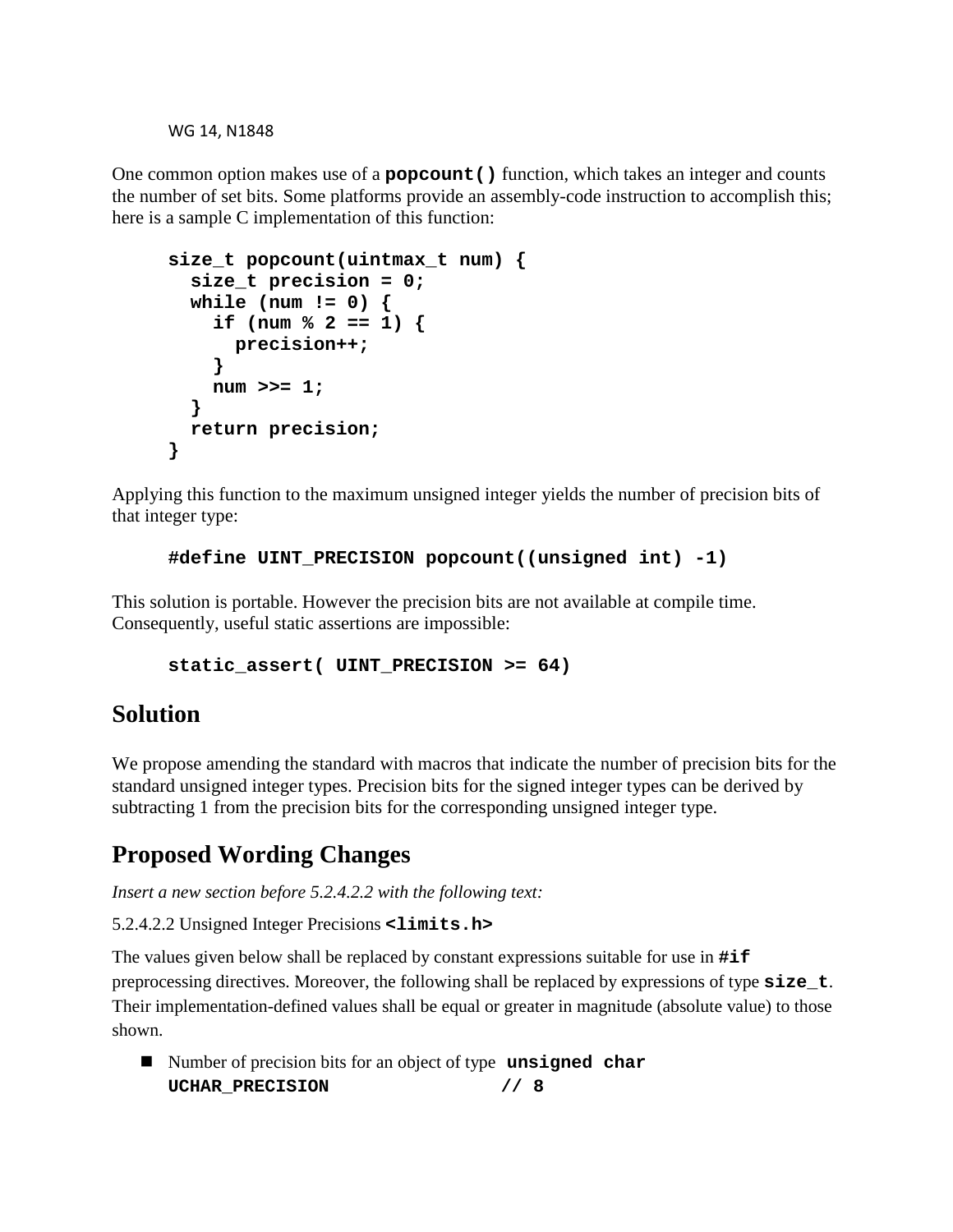- Number of precision bits for an object of type **unsigned short USHRT\_PRECISION // 16**
- Number of precision bits for an object of type **unsigned** int **UINT PRECISION // 16**
- Number of precision bits for an object of type **unsigned long** ULONG PRECISION // 32
- Number of precision bits for an object of type **unsigned long long ULLONG\_PRECISION // 64**

*Modify section 7.20.2 and 7.20.3 as follows: Text to be added is displayed in red.*

#### **7.20.2 Limits and Precisions of specified-width integer types**

1 The following object-like macros specify the minimum and maximum limits and precisions of the types

declared in **<stdint.h>**. Each macro name corresponds to a similar type name in 7.20.1.

2 Each instance of any defined macro shall be replaced by a constant expression suitable for use in **#if** preprocessing directives, and this expression shall have the same type as would an expression that is an object of the corresponding type converted according to the integer promotions. Its implementation-defined value shall be equal to or greater in magnitude (absolute value) than the corresponding value given below, with the same sign, except where stated to be exactly the given value.

#### **7.20.2.1 Limits and precision of exact-width integer types**

— minimum values of exact-width signed integer types **INT***N* **MIN** exactly  $\sqrt{2n\pi}$ — maximum values of exact-width signed integer types **INT***N***\_MAX** exactly  $2n\Box$  1 — maximum values of exact-width unsigned integer types **UINT***N***\_MAX** exactly  $2N \prod$ --- number of precision bits of exact-width unsigned integer types **UINT***N***\_PRECISION** <= N

#### **7.20.2.2 Limits and precision of minimum-width integer types**

— minimum values of minimum-width signed integer types **INT\_LEAST***N***\_MIN**  $\left[\left(2n\right]\right]$  1) — maximum values of minimum-width signed integer types **INT** LEAST*N* MAX  $2M\Box$ — maximum values of minimum-width unsigned integer types **UINT** LEAST*N* MAX  $2N \prod$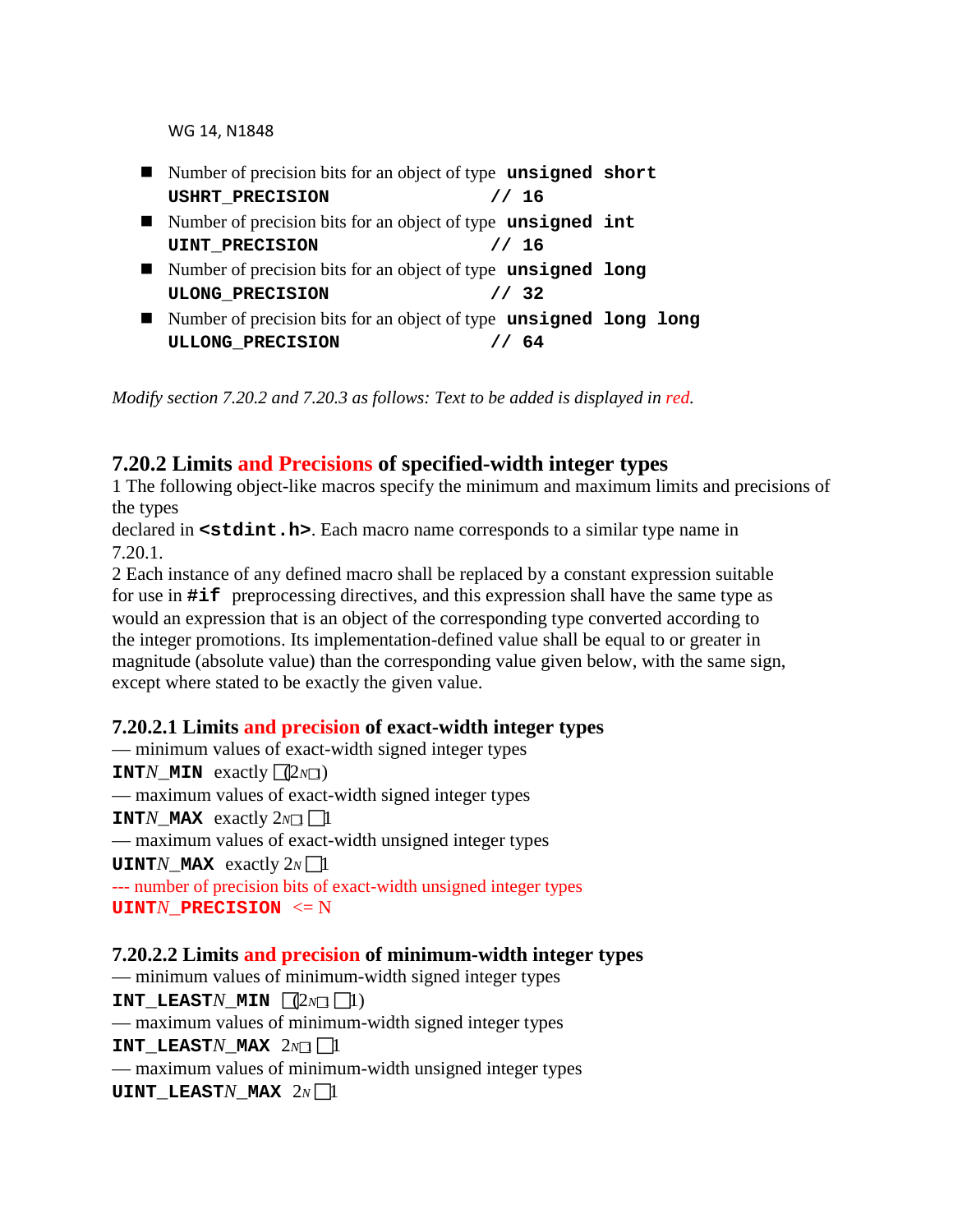--- number of precision bits of minimum-width unsigned integer types **UINT\_LEAST***N***\_PRECISION** N

#### **7.20.2.3 Limits and precision of fastest minimum-width integer types** — minimum values of fastest minimum-width signed integer types **INT** FAST*N* MIN  $\sqrt{(2N\pi)\prod_{i=1}^{N}n_i}$ — maximum values of fastest minimum-width signed integer types **INT** FAST*N* MAX  $2n \Box$ — maximum values of fastest minimum-width unsigned integer types **UINT\_FAST***N***\_MAX**  $2N$  1 --- number of precision bits of fastest minimum-width unsigned integer types

**UINT\_FAST***N***\_PRECISION** N

#### **7.20.2.4 Limits and precision of integer types capable of holding object pointers**

— minimum value of pointer-holding signed integer type **INTPTR MIN**  $\sqrt{215}$  1) — maximum value of pointer-holding signed integer type **INTPTR MAX**  $2_{15}$  1 — maximum value of pointer-holding unsigned integer type **UINTPTR\_MAX**  $2_{16}$  1 --- number of precision bits of pointer-holding unsigned integer type **UINTPTR\_PRECISION** 16

# **7.20.2.5 Limits and precision of greatest-width integer types**

— minimum value of greatest-width signed integer type **INTMAX\_MIN**  $(263 \text{ n})$ — maximum value of greatest-width signed integer type **INTMAX MAX**  $263$  1 — maximum value of greatest-width unsigned integer type **UINTMAX MAX**  $264 \square 1$ --- number of precision bits of greatest-width signed integer type **INTMAX\_PRECISION** 63 --- number of precision bits of greatest-width unsigned integer type **UINTMAX\_PRECISION** 64

#### **7.20.3 Limits and precision of other integer types**

1 The following object-like macros specify the minimum and maximum limits and precision of integer

types corresponding to types defined in other standard headers.

2 Each instance of these macros shall be replaced by a constant expression suitable for use in **#if** preprocessing directives, and this expression shall have the same type as would an expression that is an object of the corresponding type converted according to the integer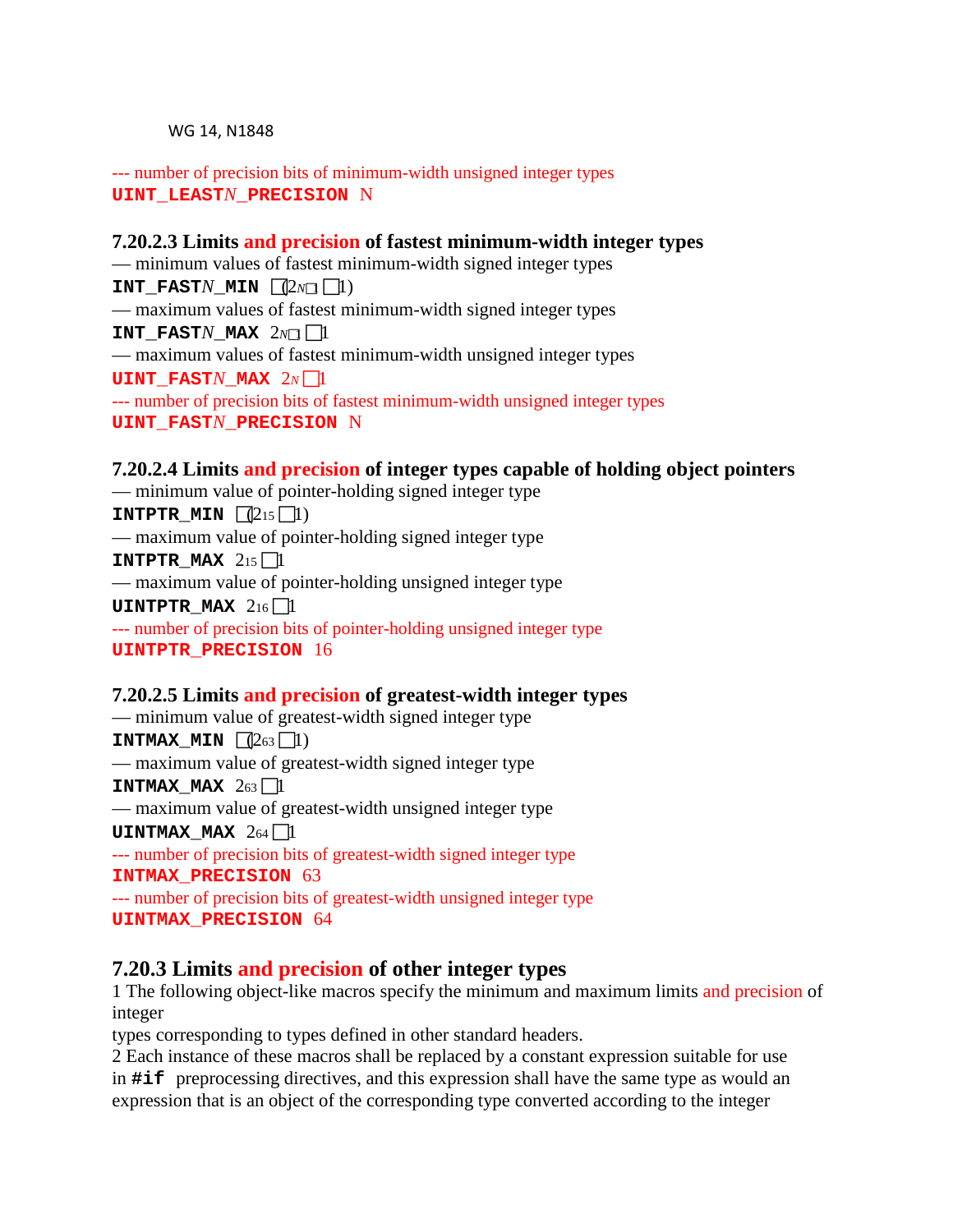promotions. Its implementation-defined value shall be equal to or greater in magnitude (absolute value) than the corresponding value given below, with the same sign. An implementation shall define only the macros corresponding to those typedef names it actually provides.263)

```
— limits and precision of ptrdiff_t
PTRDIFF_MIN −65535
PTRDIFF_MAX +65535
PTRDIFF_PRECISION 16
— limits and precision of sig_atomic_t
SIG_ATOMIC_MIN see below
SIG ATOMIC MAX
SIG_ATOMIC_PRECISION see below
— limit and precision of size_t
SIZE_MAX 65535
SIZE_PRECISION 16
— limits and precision of wchar_t
WCHAR_MIN see below
WCHAR_MAX see below
WCHAR_PRECISION see below
— limits and precision of wint_t
WINT_MIN see below
WINT_MAX see below
WINT_PRECISION see below
```
3 If **sig\_atomic\_t** (see 7.14) is defined as a signed integer type, the value of **SIG\_ATOMIC\_MIN** shall be no greater than −127, the value of **SIG\_ATOMIC\_MAX** shall be no less than 127, and **SIG\_ATOMIC\_PRECISION** shall be no less than 7; otherwise, **sig\_atomic\_t** is defined as an unsigned integer type, the value of **SIG\_ATOMIC\_MIN** shall be 0, the value of **SIG\_ATOMIC\_MAX** shall be no less than 255, and the value of **SIG\_ATOMIC\_PRECISION**  shall be no less than 8. 4 If**wchar\_t** (see 7.19) is defined as a signed integer type, the value of **WCHAR\_MIN** shall be no greater than −127, the value of **WCHAR\_MAX** shall be no less than 127, and the value of **WCHAR\_PRECISION** shall be no less than 7; otherwise, **wchar t** is defined as an unsigned integer type, the value of **WCHAR\_MIN** shall be 0, the value of **WCHAR\_MAX** shall be no less than 255, and the value of **WCHAR\_PRECISION** shall be no less than 8.264) 5 If **wint\_t** (see 7.29) is defined as a signed integer type, the value of **WINT\_MIN** shall be no greater than −32767, the value of **WINT\_MAX** shall be no less than 32767, and the value of **WINT\_PRECISION** shall be no less than 15; otherwise, **wint\_t** is defined as an unsigned integer type, the value of **WINT\_MIN**